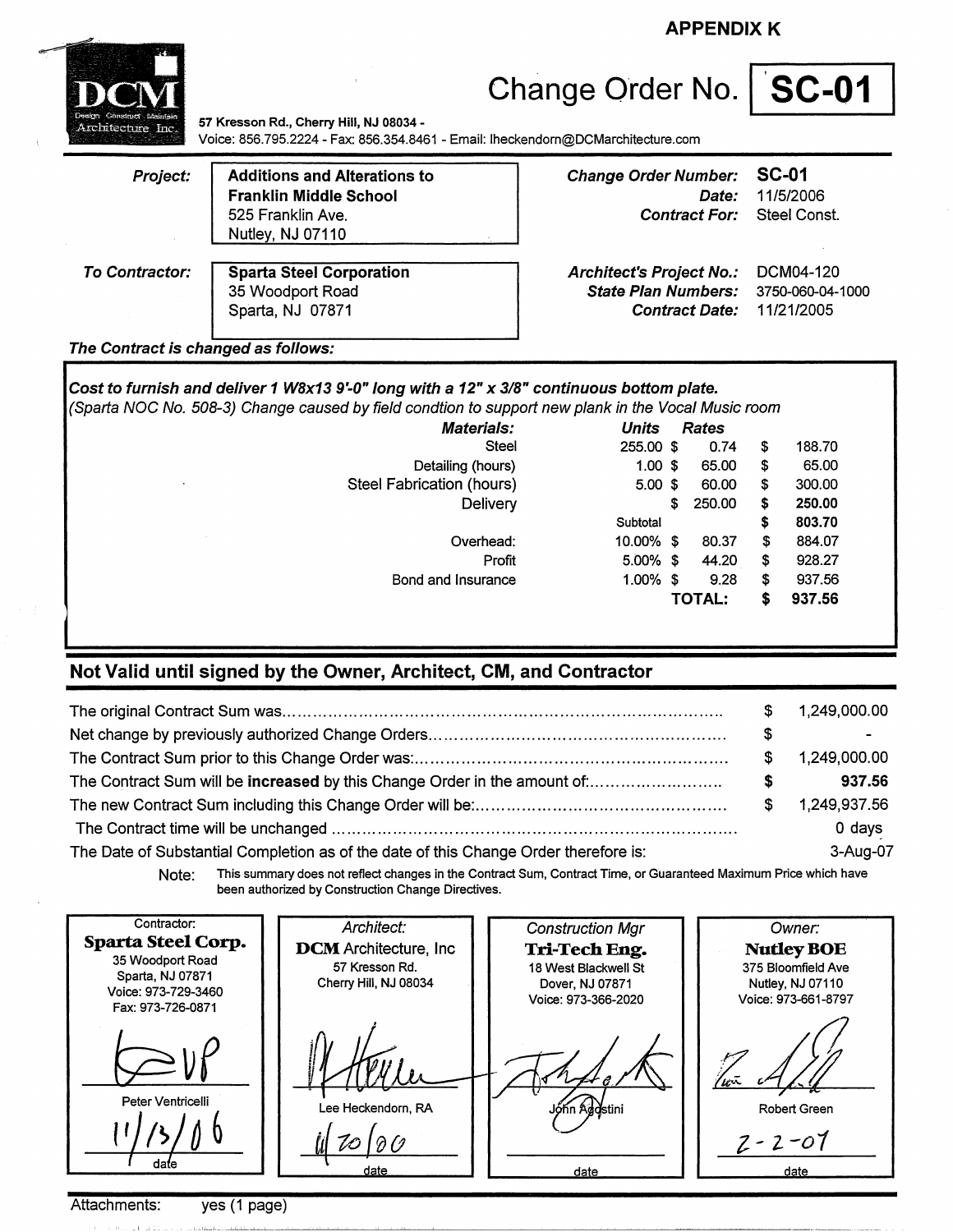

**57 Kresson Rd., Cherry Hill, NJ 08034** - Voice: 856.795.2224 - Fax: 856.354.8461 - Email: lheckendorn@DCMarchitecture.com

| Project:       | <b>Additions and Alterations to</b><br><b>Franklin Middle School</b> | <b>Change Order Number: SC-02</b><br><i>Date:</i>             | 11/5/2006                 |
|----------------|----------------------------------------------------------------------|---------------------------------------------------------------|---------------------------|
|                | 525 Franklin Ave.<br><b>Nutley, NJ 07110</b>                         | <b>Contract For:</b>                                          | Steel Const.              |
| To Contractor: | <b>Sparta Steel Corporation</b><br>35 Woodport Road                  | <b>Architect's Project No.:</b><br><b>State Plan Numbers:</b> | DCM04-120<br>3750-060-04- |

**State Plan Numbers: 3750-060-04-1000** Sparta, NJ 07871 **Contract Date:** 11/21/2005

### **The Contract is changed as follows:**

**Cost to shorten previously fabricated columns to be installed as support for new floor in new Board office area.**  (Sparta NOC No. 508-4) Change takes advantage of existing former boiler room slab thickness and does not require violating the waterproofing membrane below existing slab. (looking for counter credit from Chanree for not having to cut slab and install new footings).

| <b>Materials:</b>         | Units               | <b>Rates</b>  |    |            |
|---------------------------|---------------------|---------------|----|------------|
| Steel                     | 482.00 \$           | 0.66          | \$ | 318.12     |
| Detailing (hours)         | 4.00~\$             | 65.00         | \$ | 260.00     |
| Steel Fabrication (hours) | $34.00 \text{ }$ \$ | 60.00         | \$ | 2,040.00   |
|                           | Subtotal            |               | S. | 2,618.12   |
| Overhead:                 | 10.00% \$           | 261.81        |    | \$2,879.93 |
| Profit                    | 5.00%               | -\$<br>144.00 |    | \$3,023.93 |
| Bond and Insurance        | 1.00%               | -\$<br>30.24  |    | \$3,054.17 |
|                           |                     | TOTAL:        |    | \$3,054.17 |
|                           |                     |               |    |            |
|                           |                     |               |    |            |
|                           |                     |               |    |            |

### **Not Valid until signed by the Owner, Architect, CM, and Contractor**

|                                                                                      | S  | 1,249,000.00     |
|--------------------------------------------------------------------------------------|----|------------------|
|                                                                                      | \$ | 937.56           |
|                                                                                      | S  | 1.249.937.56     |
| The Contract Sum will be increased by this Change Order in the amount of             | S  | 3.054.17         |
|                                                                                      | S  | 1,252,991.72     |
|                                                                                      |    | $0$ days $\cdot$ |
| The Date of Substantial Completion as of the date of this Change Order therefore is: |    | 3-Aug-07         |

**Note:** This summary does not reflect changes in the Contract Sum, Contract Time, or Guaranteed Maximum Price which have been authorized by Construction Change Directives.

| Contractor:<br><b>Sparta Steel Corp.</b><br>35 Woodport Road<br>Sparta, NJ 07871<br>Voice: 973-729-3460<br>Fax: 973-726-0871 | Architect:<br><b>DCM</b> Architecture, Inc.<br>57 Kresson Rd.<br>Cherry Hill, NJ 08034 | <b>Construction Mgr</b><br>Tri-Tech Eng.<br>18 West Blackwell St<br>Dover, NJ 07871<br>Voice: 973-366-2020 | Owner:<br><b>Nutley BOE</b><br>375 Bloomfield Ave<br>Nutley, NJ 07110<br>Voice: 973-661-8797 |
|------------------------------------------------------------------------------------------------------------------------------|----------------------------------------------------------------------------------------|------------------------------------------------------------------------------------------------------------|----------------------------------------------------------------------------------------------|
| Peter Ventricelli                                                                                                            | Lee Heckendorn, RA                                                                     | Oohn Agostini                                                                                              | uz                                                                                           |
| dale                                                                                                                         |                                                                                        | date                                                                                                       | Robert Green                                                                                 |

### Attachments: yes (1 page)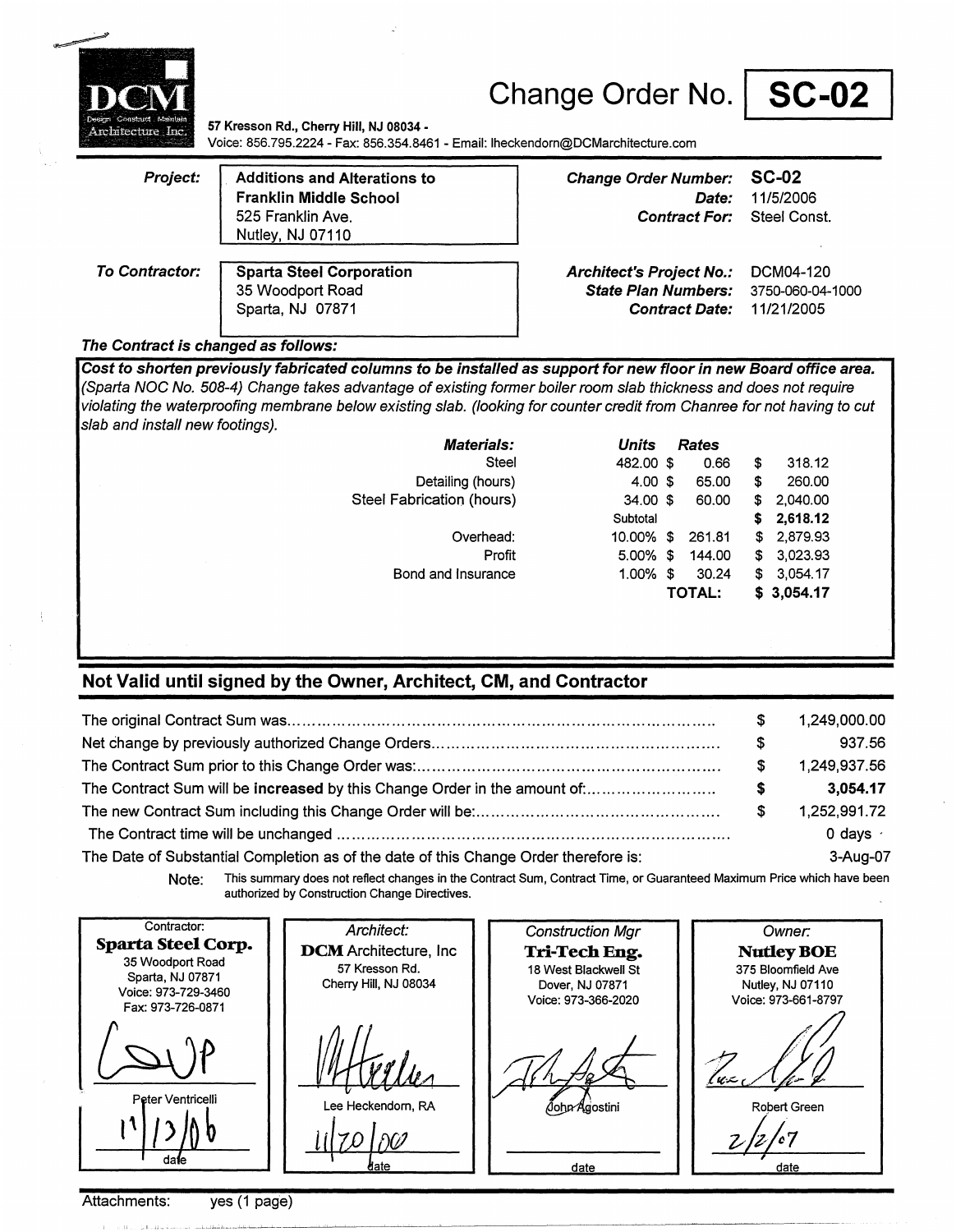



**57 Kresson Rd., Cherry Hill, NJ 08034** - Voice: 856.795.2224- Fax: 856.354.8461 - Email: lheckendorn@DCMarchitecture.com

| Project:       | <b>Additions and Alterations to</b><br>Franklin Middle School<br>525 Franklin Ave.<br>Nutley, NJ 07110 | Change Order Number: SC-03<br><i>Date:</i><br><b>Contract For:</b> Steel Const.                     | 11/5//2006 |
|----------------|--------------------------------------------------------------------------------------------------------|-----------------------------------------------------------------------------------------------------|------------|
| To Contractor: | <b>Sparta Steel Corporation</b><br>35 Woodport Road<br>Sparta, NJ 07871                                | Architect's Project No.: DCM04-120<br>State Plan Numbers: 3750-060-04-1000<br><b>Contract Date:</b> | 11/21/2005 |

#### **The Contract is changed as follows:**

(Sparta NOC No. 508-5) Demolition work revealed that the top step of the existing bleacher was higher than thought causing a conflict with the installation of the required steel which supports the concrete plank end. Condition required the cutting off of 2" of the bottom of the supporting channel which is anchored to the masonry wall

| Labor            |                               | units       | rate          |     |            |
|------------------|-------------------------------|-------------|---------------|-----|------------|
|                  | Hours of work by Iron worker  | $18.00$ \$  | 120.00        | SS. | 2,160.00   |
| <b>Equipment</b> |                               |             |               |     |            |
|                  | Burning outfit use (in Hours) | $5.00$ \$   | 25.00         | \$  | 125.00     |
|                  |                               | Subtotal    |               | s   | 2,285.00   |
|                  | Overhead:                     | 10.00% \$   | 228.50        |     | \$2,513.50 |
|                  | Profit                        | $5.00\%$ \$ | 125.68        | \$  | 2,639.18   |
|                  | Bond and Insurance            | $1.00\%$ \$ | 26.39         | \$  | 2,665.57   |
|                  |                               |             | <b>TOTAL:</b> |     | \$2,665.57 |

### **Not Valid until signed by the Owner, Architect, CM, and Contractor**

|                                                                                      | S.       | 1,249,000.00 |
|--------------------------------------------------------------------------------------|----------|--------------|
|                                                                                      | S.       | 3,991.72     |
|                                                                                      | S.       | 1.252,991.72 |
| The Contract Sum will be increased by this Change Order in the amount of:            | $\sim$ 5 | 2.665.57     |
|                                                                                      | S.       | 1,255,657.29 |
|                                                                                      |          | $0$ days     |
| The Date of Substantial Completion as of the date of this Change Order therefore is: |          | 3-Aug-07     |

Note: This summary does not reflect changes in the Contract Sum, Contract Time, or Guaranteed Maximum Price which have been authorized by Construction Change Directives.

| Contractor:<br><b>Sparta Steel Corp.</b><br>35 Woodport Road<br>Sparta, NJ 07871<br>Voice: 973-729-3460<br>Fax: 973-726-0871 | Architect:<br><b>DCM</b> Architecture, Inc.<br>57 Kresson Rd.<br>Cherry Hill, NJ 08034 | <b>Construction Mgr</b><br>Tri-Tech Eng.<br>18 West Blackwell St<br>Dover, NJ 07871<br>Voice: 973-366-2020 | Owner:<br><b>Nutley BOE</b><br>375 Bloomfield Ave<br>Nutley, NJ 07110<br>Voice: 973-661-8797 |
|------------------------------------------------------------------------------------------------------------------------------|----------------------------------------------------------------------------------------|------------------------------------------------------------------------------------------------------------|----------------------------------------------------------------------------------------------|
| Peter Ventricelli<br>date                                                                                                    | Lee Heckendorn, RA<br>date                                                             | - 17<br>John Agostini<br>date                                                                              | شنان<br>Robert Green<br>date                                                                 |

Attachments: yes (2 pages)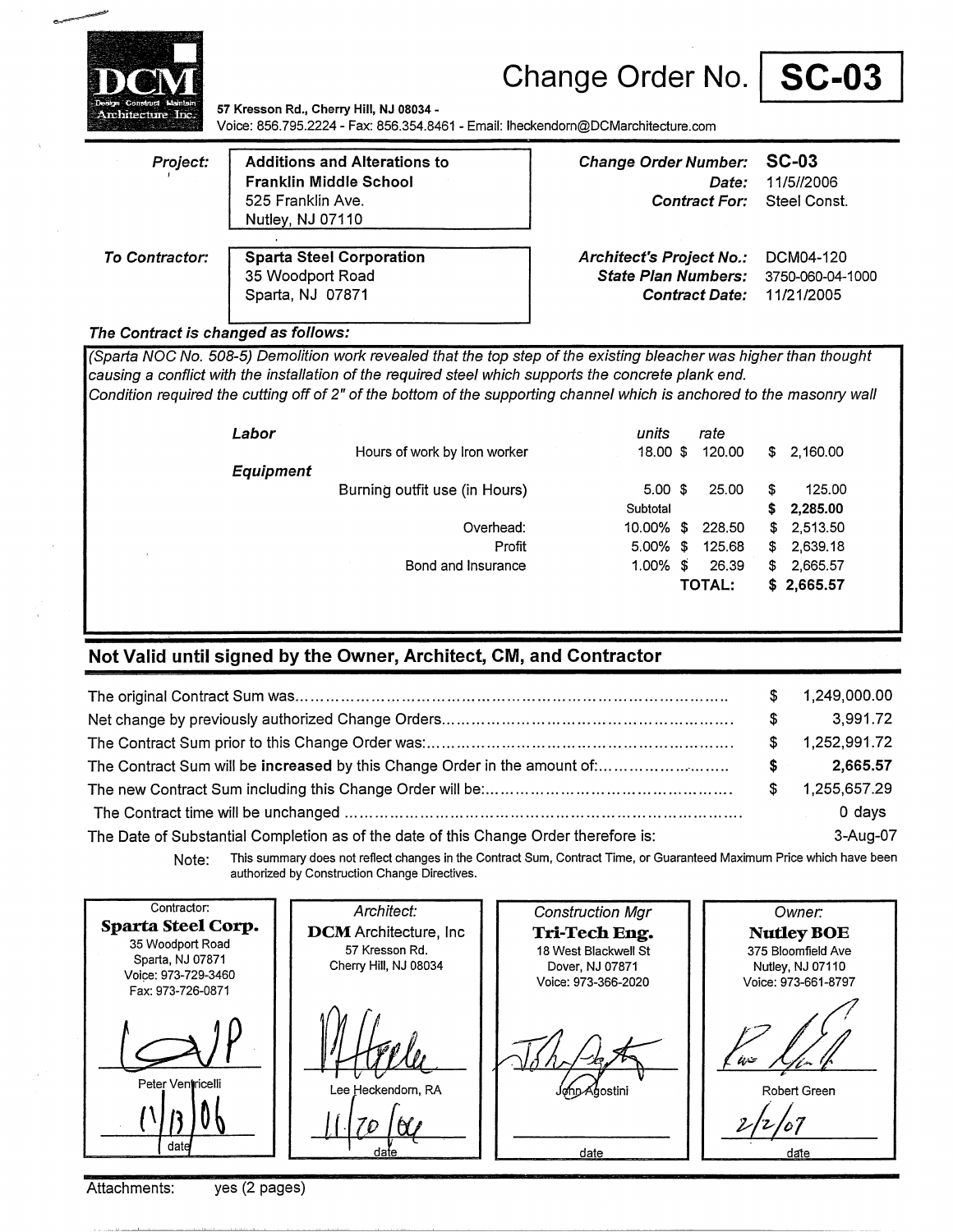



**57 Kresson Rd., Cherry** Hill, **NJ 08034** - Voice: 856.795.2224- Fax: 856.354.8461 - Email: lheckendom@DCMarchitecture.com

| Project:              | <b>Additions and Alterations to</b><br><b>Franklin Middle School</b><br>525 Franklin Ave.<br>Nutley, NJ 07110 | Change Order Number: SC-04<br>Date:<br><b>Contract For:</b> | 11/5/2006<br>Steel Const. |
|-----------------------|---------------------------------------------------------------------------------------------------------------|-------------------------------------------------------------|---------------------------|
| <b>To Contractor:</b> | <b>Sparta Steel Corporation</b>                                                                               | <b>Architect's Project No.:</b>                             | DCM04-120                 |
|                       | 35 Woodport Road                                                                                              | <b>State Plan Numbers:</b>                                  | 3750-060-04-1000          |
|                       | Sparta, NJ 07871                                                                                              | <b>Contract Date:</b>                                       | 11/21/2005                |

#### **The Contract is changed as follows:**

(Sparta NOC No. 508-6) Demolition work revealed that the masonry duct shaft interfered with the fabricated steel requiring three beams to be shortened and others to be welded.

| Labor                         | units              | rate         |                |
|-------------------------------|--------------------|--------------|----------------|
| Hours of work by Iron worker  | $8.00$ \$          | 120.00       | \$<br>960.00   |
| Hours of work by welder       | $2.00$ \$          | 50.00        | \$<br>100.00   |
| <b>Equipment</b>              |                    |              |                |
| Burning outfit use (in Hours) | $3.00 \text{ }$ \$ | 25.00        | \$<br>75.00    |
|                               | Subtotal           |              | \$<br>1,135.00 |
| Overhead:                     | 10.00%             | \$<br>113.50 | \$<br>1,248.50 |
| Profit                        | $5.00\%$ \$        | 62.43        | \$<br>1,310.93 |
| Bond and Insurance            | 1.00%              | \$<br>13.11  | \$<br>1,324.03 |
|                               |                    | TOTAL:       | \$1,324.03     |

### **Not Valid until signed by the Owner, Architect, CM, and Contractor**

|                                                                                      | £. | 1,249,000.00 |
|--------------------------------------------------------------------------------------|----|--------------|
|                                                                                      | S  | 6.657.29     |
|                                                                                      | S. | 1,255,657.29 |
|                                                                                      | s  | 1,324.03     |
|                                                                                      | S. | 1,256,981.33 |
|                                                                                      |    | $0$ days     |
| The Date of Substantial Completion as of the date of this Change Order therefore is: |    | 3-Aug-07     |

**Note:** This summary does not reflect changes in the Contract Sum, Contract Time, or Guaranteed Maximum Price which have been authorized by Construction Change Directives.

Contractor: Architect: Construction Mgr Owner: **Sparta Steel Corp.**  DCM Architecture, Inc. **Tri-Tech Eng. NutleyBOE**  35 Woodport Road 57 Kresson Rd. 18 West Blackwell St 375 Bloomfield Ave Sparta, NJ 07871 Cherry Hill, NJ 08034 Dover, NJ 07871 Nutley, NJ 07110 Voice: 973-729-3460 Voice: 973-366-2020 Voice: 973-661-8797 Fax: 973-726-0871 .<br>Peter Ventricelli Lee Heckendorn, RA John Agostini Robert Green 11/20 (by  $2/2/07$ dafe date date

Attachments: yes (2 pages)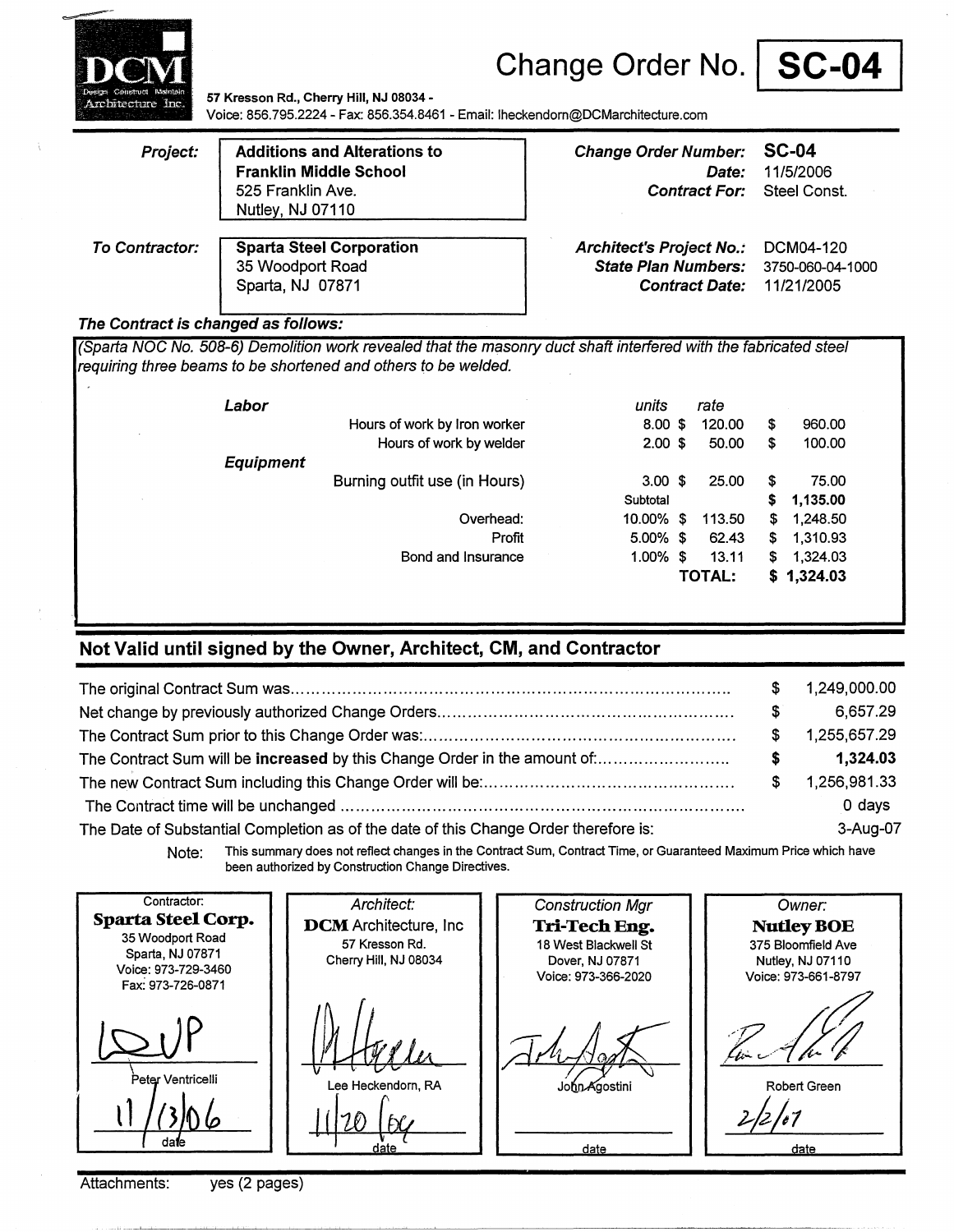

**57 Kresson Rd., Cherry Hill, NJ 08034** - Voice: 856.795.2224- Fax: 856.354.8461 - Email: lheckendorn@DCMarchitecture.com

| Project:       | <b>Additions and Alterations to</b><br><b>Franklin Middle School</b><br>525 Franklin Ave.<br>Nutley, NJ 07110 | <b>Change Order Number:</b><br>Date:<br><b>Contract For:</b> | SC-05<br>6/26/2006<br>Steel Const. |
|----------------|---------------------------------------------------------------------------------------------------------------|--------------------------------------------------------------|------------------------------------|
| To Contractor: | <b>Sparta Steel Corporation</b>                                                                               | <b>Architect's Project No.:</b>                              | DCM04-120                          |
|                | 35 Woodport Road                                                                                              | <b>State Plan Numbers:</b>                                   | 3750-060-04-1000                   |
|                | Sparta, NJ 07871                                                                                              | <b>Contract Date:</b>                                        | 11/21/2005                         |

### **The Contract is changed as follows:**

(Sparta NOC No. 508-7) Furnish and install 2 gates and additional railings @ stairs 11 & 12 to conform to code requirements for limited access Breakdown: **Materials: Detailing Labor** Fabrication Installation units 233.00 \$ 8.00 \$ 41.00 \$ 32.00 \$ rate 3.56 65.00 72.00 120.00 Overhead: 10.00% Subtotal: Profit: 5.00% Subtotal: Bond: 1.00% Grand TOTAL: \$ \$ Totals 829.48 520.00 \$ 2,952.00 \$ 3,840.00 \$ **8,141.48**  \$ 814.15 \$ 8,955.63 \$ 447.78 \$ 9,403.41 \$ 94.03 \$ **9,497.44** 

### **Not Valid until signed by the Owner, Architect, CM, and Contractor**

|                                                                                      | S. | 1,249,000.00 |
|--------------------------------------------------------------------------------------|----|--------------|
|                                                                                      | S. | 7.981.33     |
|                                                                                      | S. | 1,256,981.33 |
|                                                                                      | S. | 9.497.44     |
|                                                                                      | S. | 1,266,478.77 |
|                                                                                      |    | 0 days       |
| The Date of Substantial Completion as of the date of this Change Order therefore is: |    | 3-Aug-07     |

Note: This summary does not reflect changes in the Contract Sum, Contract Time, or Guaranteed Maximum Price which have been authorized by Construction Change Directives.

| Contractor:<br><b>Sparta Steel Corp.</b><br>35 Woodport Road<br>Sparta, NJ 07871<br>Voice: 973-729-3460<br>Fax: 973-726-0871 | Architect:<br><b>DCM</b> Architecture, Inc<br>57 Kresson Rd.<br>Cherry Hill, NJ 08034 | <b>Construction Mgr</b><br>Tri-Tech Eng.<br>18 West Blackwell St<br>Dover, NJ 07871<br>Voice: 973-366-2020 | Owner:<br><b>Nutley BOE</b><br>375 Bloomfield Ave<br>Nutley, NJ 07110<br>Voice: 973-661-8797 |
|------------------------------------------------------------------------------------------------------------------------------|---------------------------------------------------------------------------------------|------------------------------------------------------------------------------------------------------------|----------------------------------------------------------------------------------------------|
| Peter Ventricelli<br>date                                                                                                    | Lee Heckendorn, RA<br>daté                                                            | J6hn Ağostini<br>date                                                                                      | C ii S<br>Robert Green<br>date                                                               |

Attachments: yes (1 page)